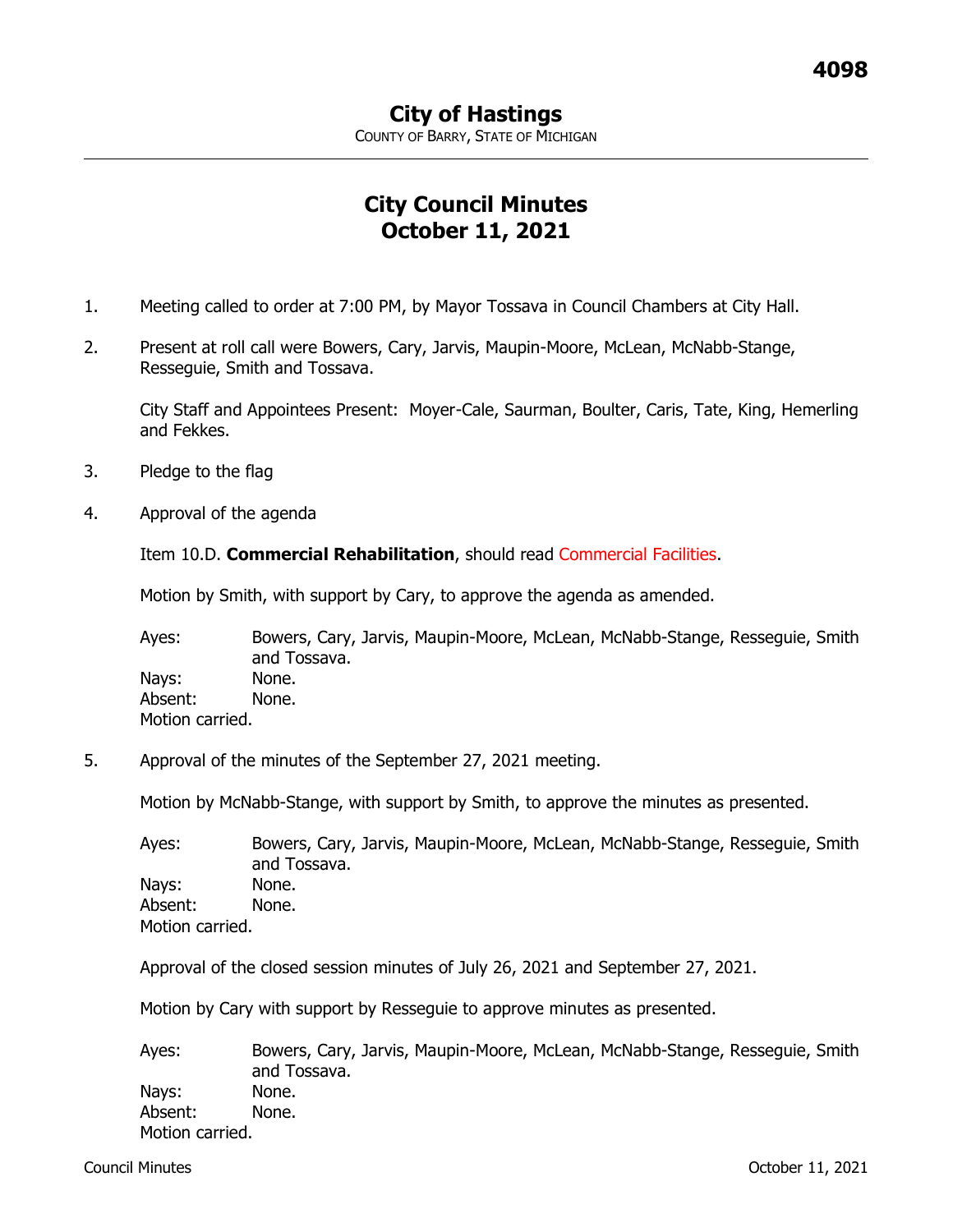- 6. Public Hearings: (None).
- 7. Public Comment:

Jenipher Roslund offered comments to the Council.

- 8. Formal Recognitions and Presentations: (None)
- 9. Items for Action by Unanimous Consent
	- A. Consider Mayor Tossava's appointment of HHS Senior Ruby Barber to the Nature Area Board for a partial term expiring December 31, 2023.

Motion by Bowers, with support by McLean, to approve appointment as presented.

Ayes: Bowers, Cary, Jarvis, Maupin-Moore, McLean, McNabb-Stange, Resseguie, Smith and Tossava. Nays: None. Absent: None. Motion carried.

B. Motion to approve the City Manager's appointment of Dale Boulter as Chief of Police for the City of Hastings Police Department.

Ayes: Bowers, Cary, Jarvis, Maupin-Moore, McLean, McNabb-Stange, Resseguie, Smith and Tossava. Nays: None. Absent: None. Motion carried.

Motion by Resseguie, with support by Cary, to approve appointment as presented.

Ayes: Bowers, Cary, Jarvis, Maupin-Moore, McLean, McNabb-Stange, Resseguie, Smith and Tossava. Nays: None. Absent: None. Motion carried.

C. Invoices:

Chemtrade Chemicals \$5,017.44 (Alum Sulfate). Barlow Florist \$5,750.00 (Façade Grant).

Motion by Smith, with support by McNabb-Stange to receive Item #10.C. and place on file.

Ayes: Bowers, Cary, Jarvis, Maupin-Moore, McLean, McNabb-Stange, Resseguie, Smith and Tossava. Nays: None.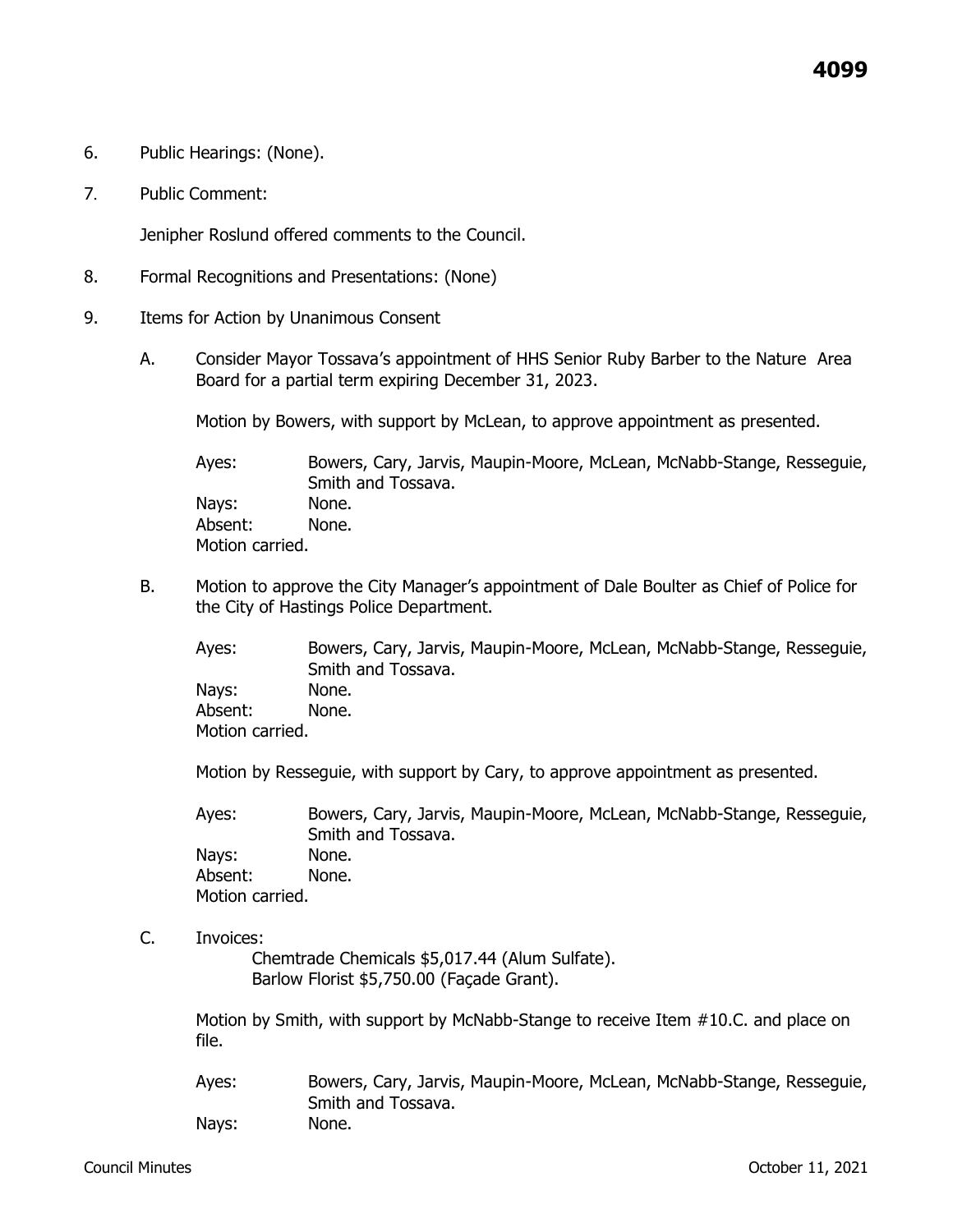Absent: None. Motion carried.

- 10. Items of Business:
	- A. Consider setting a workshop with the Planning Commission and City Council regarding additional housing options, Monday, November 1, 2021 at 6:00 PM Location to be determined.

Motion by Resseguie, with support by Smith, to set workshop as presented. All ayes. Motion carried.

B. Consider Motion to modify City Hall office hours to allow lobby service only between the hours of 9:00am and 4:00pm Monday-Friday effective January 1, 2022.

Motion by McNabb-Stange, with support by McLean, to approve request as presented.

Ayes: Bowers, Cary, Jarvis, Maupin-Moore, McLean, McNabb-Stange, Resseguie, Smith and Tossava. Nays: None. Absent: None. Motion carried.

C. Consider Motion to approve **Resolution 2021-38** to set service fees for the City of Hastings.

Motion by Smith, with support by Bowers, to adopt **Resolution 2021-38** as presented.

Ayes: Bowers, Cary, Jarvis, Maupin-Moore, McLean, McNabb-Stange, Resseguie, Smith and Tossava. Nays: None. Absent: None. Motion carried.

D. Consider setting a public hearing at 7:00 PM on Monday, October 25, 2021 regarding a Commercial Rehabilitation Facilities Exemption Certificate for 128 N. Michigan Avenue.

Motion by McNabb-Stange, with support by Resseguie, to set Public Hearing as requested.

Ayes: Bowers, Cary, Jarvis, Maupin-Moore, McLean, McNabb-Stange, Resseguie, Smith and Tossava. Nays: None.

Absent: None. Motion carried.

E. Consider award of contract for Alum to USALCO for \$242.00 per ton, for a total of around \$55,000.00 as recommended by Director of Public Services Tate.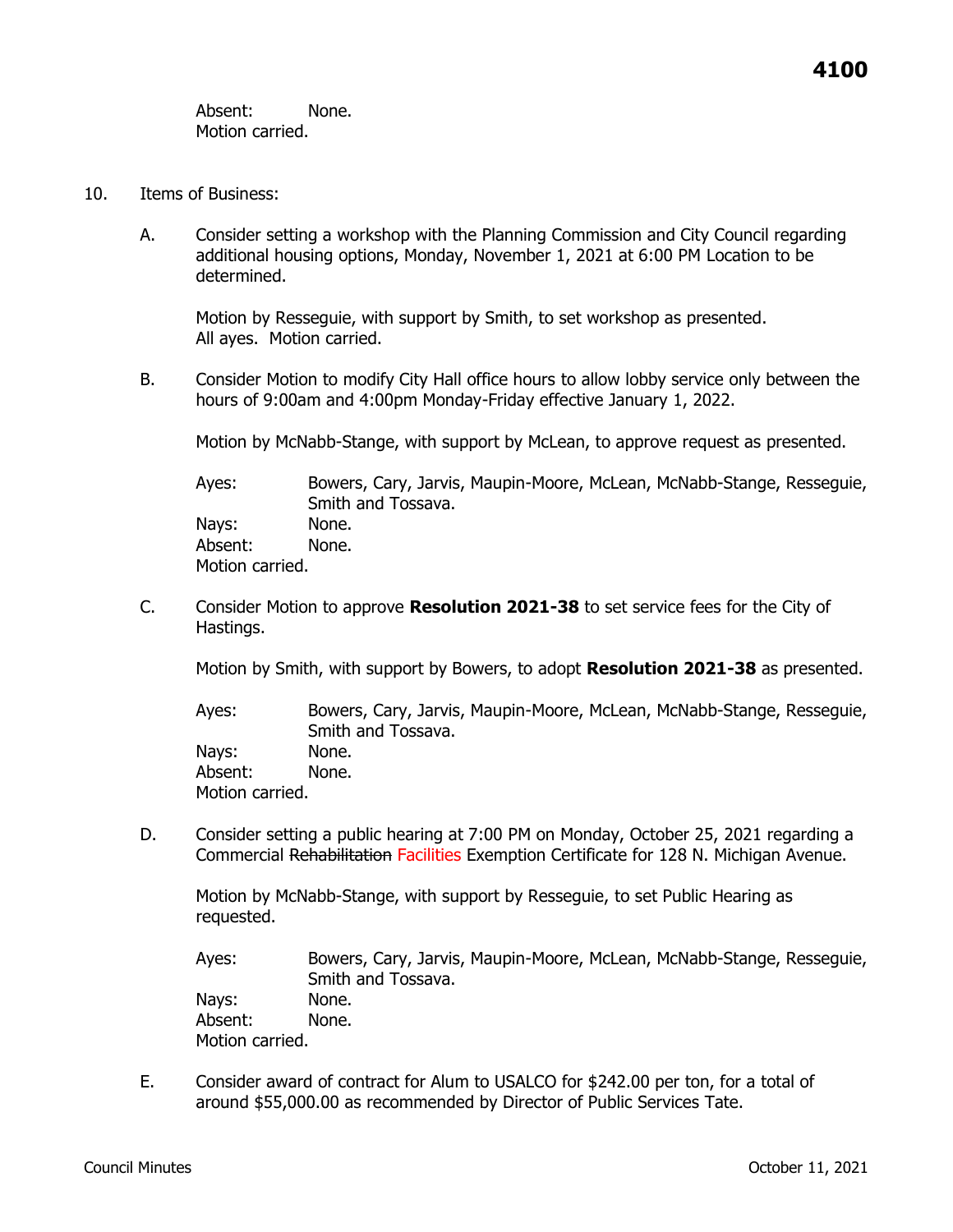Motion by Bowers, with support by Cary, to award contract as recommended.

Ayes: Bowers, Cary, Jarvis, Maupin-Moore, McLean, McNabb-Stange, Resseguie, Smith and Tossava. Nays: None. Absent: None. Motion carried.

F. Consider request from Director of Public Services Tate to contract with Precise Construction Contractors, Inc. to screen compost mounds for our topsoil stockpile at the composting site for a total of \$11,200.45.

Motion by McLean, with support by Maupin-Moore, to award contract as presented.

Ayes: Bowers, Cary, Jarvis, Maupin-Moore, McLean, McNabb-Stange, Resseguie, Smith and Tossava. Nays: None. Absent: None. Motion carried.

G. Motion to set a public hearing on October 25, 2021 to determine the necessity of a special assessment district for downtown parking areas.

Motion by Bowers, with support by Resseguie, to set public hearing as requested.

Ayes: Bowers, Cary, Jarvis, Maupin-Moore, McLean, McNabb-Stange, Resseguie, Smith and Tossava. Nays: None. Absent: None. Motion carried.

- 11. Staff Presentations and Policy Discussions (None)
- 12. City Manager Report:
	- A. Public Services Director Tate presented his monthly Report
	- B. Fire Chief Caris Report presented his monthly report.
	- C. Library Director Hemerling Report presented her monthly report.
	- D. Assessors Rashid/Verburg Report presented by City Manager Sarah Moyer-Cale.
- 13. Reports and Communications:
	- A. Draft Minutes Airport September 27, 2021.
	- B. Barry County Central Dispatch Statistics September 2021.
	- C. Draft Minutes Library Board October 4, 2021.
	- D. Draft Minutes Planning Commission October 4, 2021.
	- E. Event Calendar October 2021.

Motion by Bowers, with support by McNabb-Stange, to receive and place on file Item #13.A. through Item 13.E. inclusive.